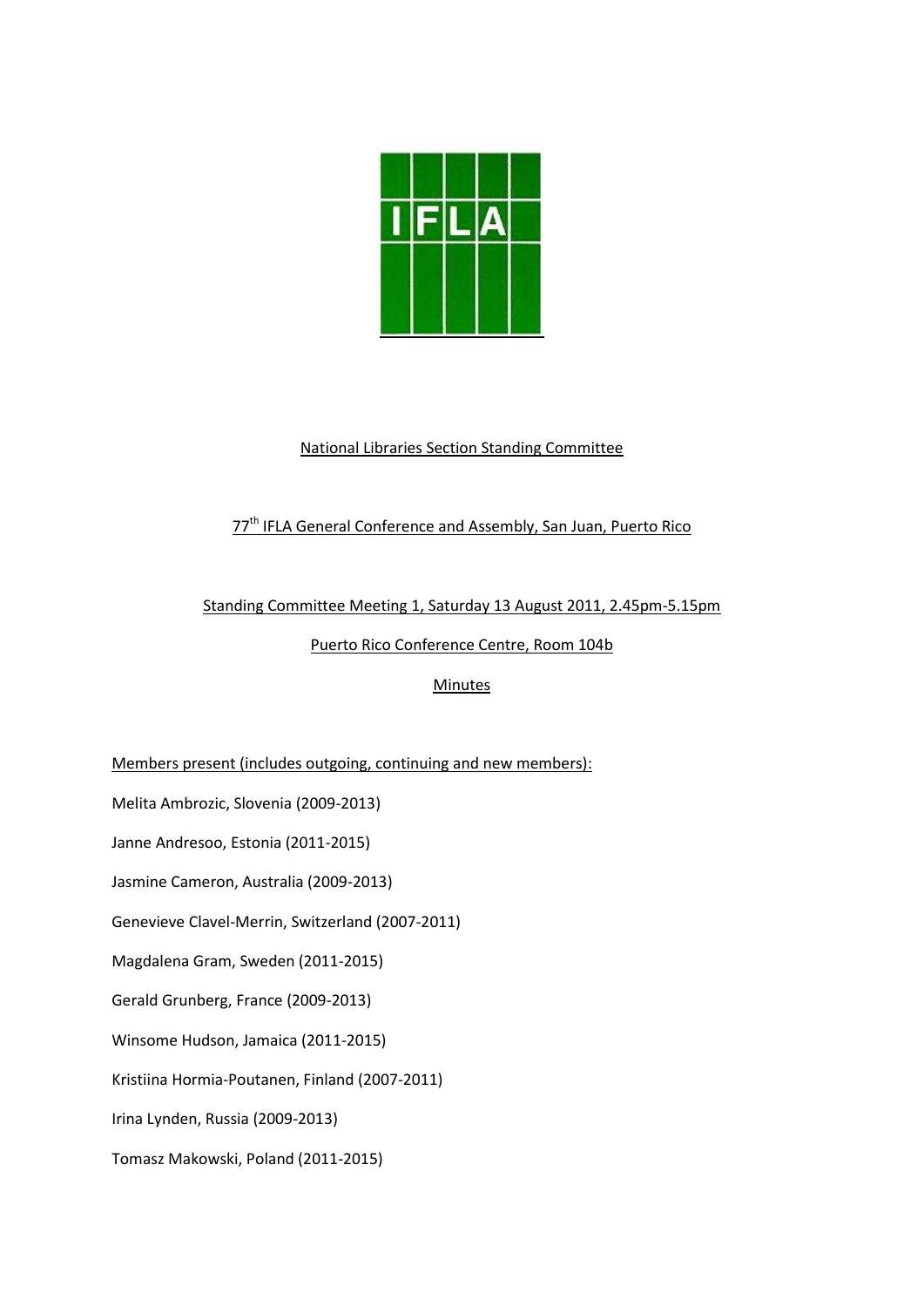Deanna Marcum, United States (2009-2013) Elisabeth Niggemann, Germany (2009-2013) Lek Choh Ngian, Singapore (2011-2015) Monica Rizzo Soares Pinto, Spain (2011-2015) Andy Stephens, England (2011-2015) Liudmila Tikhonova, Russia (2011-2015) John Tsebe, South Africa (2007-2011) Martyn Wade, Scotland (2011-2015)

Observers present:

Lynne Brindley, England

Habib Jato, Nigeria

Hao Jinmin, China

Steen Bille Larsen, Denmark

Jaesun Lee, Korea

Chen Li, China

Kelly Moore, Canada

Henrietta Inedua Oman, Nigeria

Anne-Marie Schwirtlich, Australia

Jin Yung Woo, Korea

#### Item 1 Welcome by the Chair

The Chair welcomed those present to the meeting and explained that there would be two Standing Committee meetings in Puerto Rico. The Chair noted that the second meeting would be held on Tuesday 16 August from 4.45pm-6.15pm in Room 102b of the Puerto Rica Convention centre.

The Chair noted the names of new members: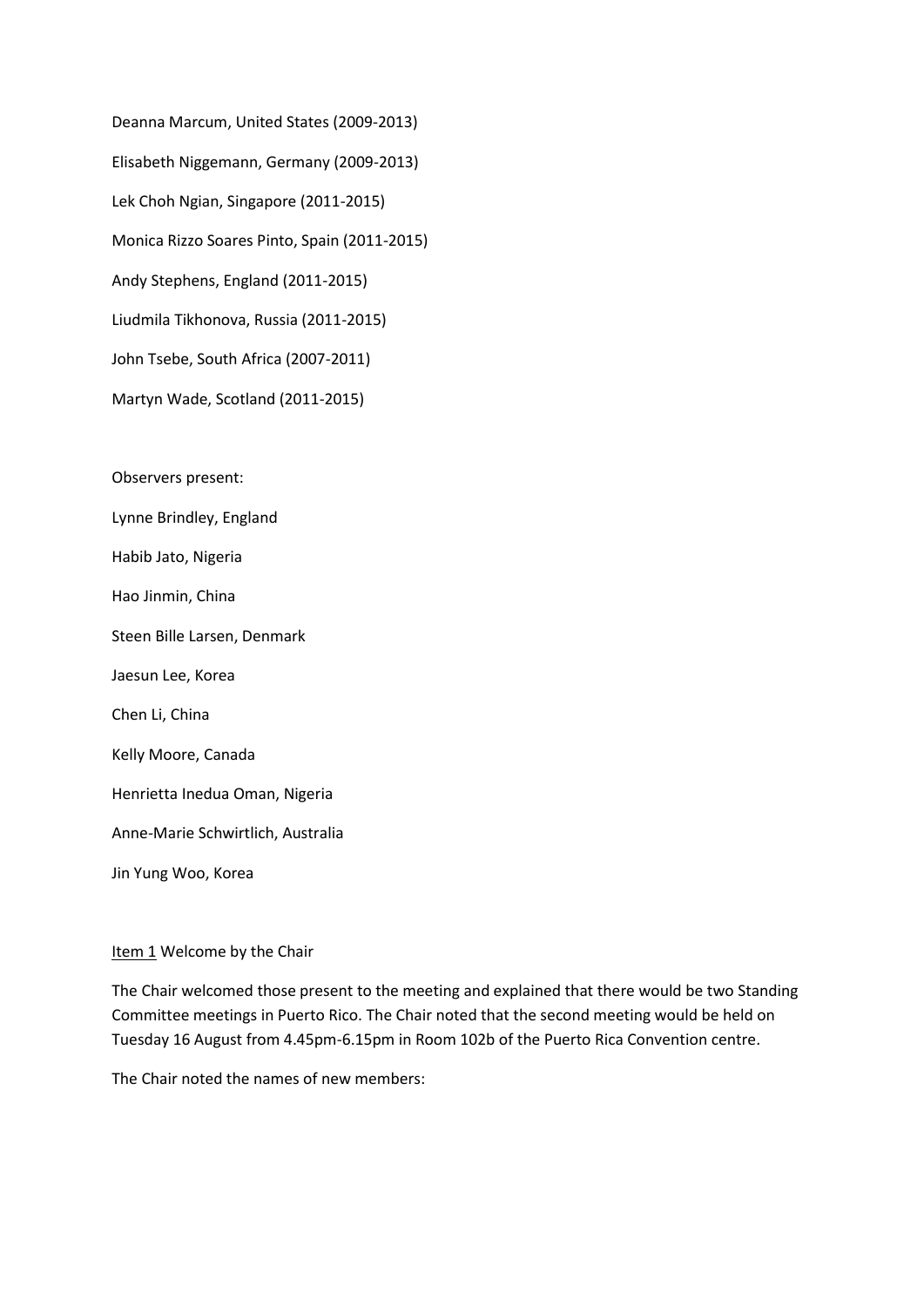Winsome Hudson, Executive Director, National Library of Jamaica Hans Jansen, Deputy Director General, National Library of the Netherlands Patrice Landry, Head of Subject Indexing, Swiss National Library Tomasz Makowski, Director General, National Library of Poland Ngian Lek Choh, Deputy Chief Executive, National Library Board of Singapore and Director, National Library of Singapore Ismet Ovcina, Director, National and University Library of Bosnia and Herzegovina Monica Rizzo Soares Pinto, Director, Reference and Diffusion Centre, National Library Foundation of Brazil Andy Stephens, Board Secretary and Head of International Engagement, The British Library Liudmila Tikhonova, Deputy Director General, Russian State Library Heping Zhou, Director, National Library of China

#### Item 2 Apologies

The following apologies were noted:

Hans Jansen, Deputy Director General, National Library of the Netherlands

Patrice Landry, Head of Subject Indexing, National Library of Switzerland

Colette O'Flaherty, Keeper, Printed and Visual Collections, National Library of Ireland

Heping Zhou, Director, National Library of China

#### Item 3 Introduction of members

The Chair invited members to introduce themselves and state whether they were new, continuing or outgoing members.

#### Item 4 Adoption of the agenda

The Chair noted that Item 12 (Presentation on Project ARROW) has been deferred to the second Standing Committee meeting on Tuesday and a short item on national bibliographies would be presented in its place by Genevieve Clavel-Merrin. The amended agenda was adopted.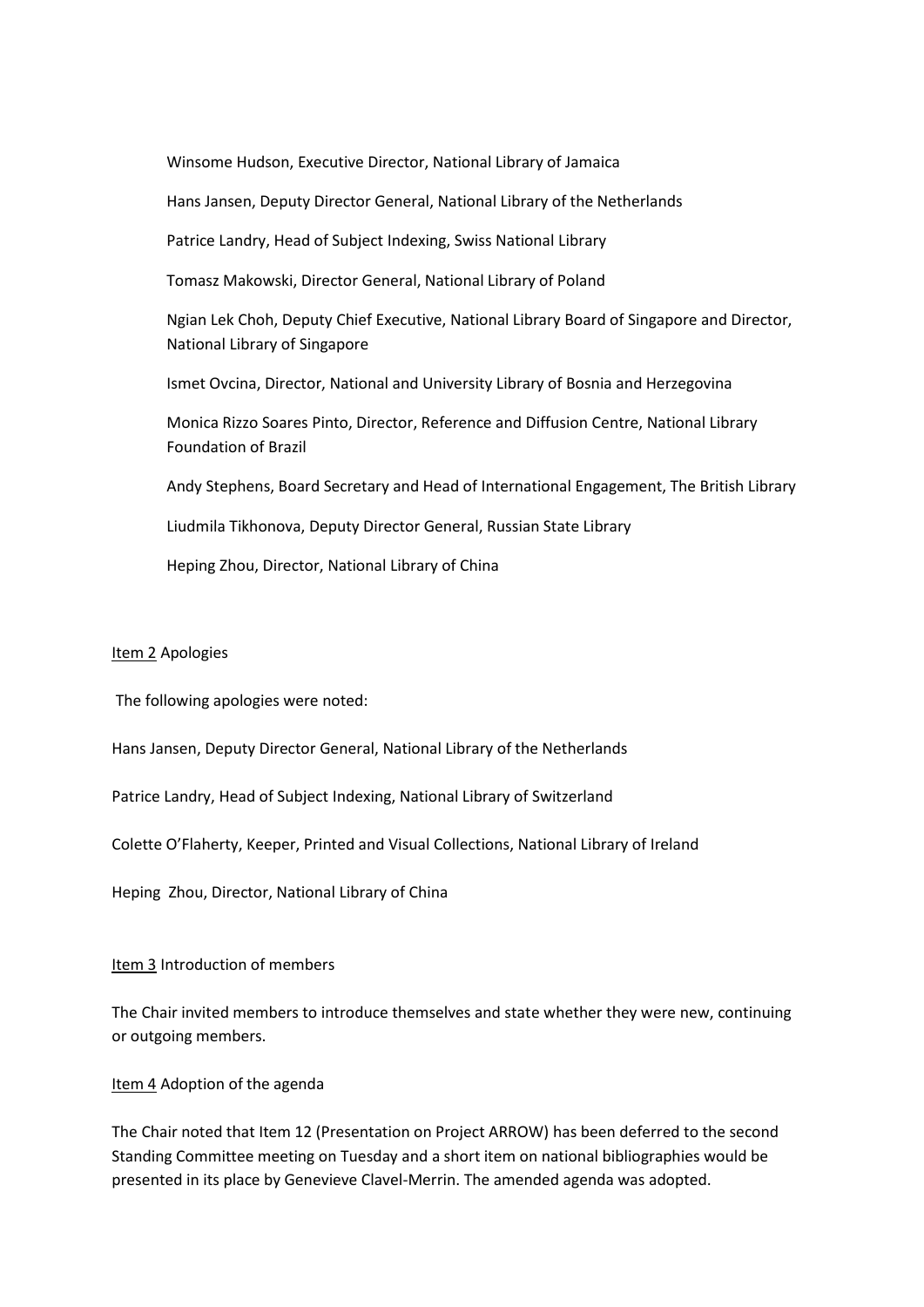### Item 5 Approval of the SC1 Minutes, Gothenburg, 2010

The minutes were approved without amendment.

Item 6 Election of the Chair and Secretary 2011-2013

The Chair reminded members that the need for an election had been notified some time ago and a call made for nominations. The Chair then handed the management of the meeting to the Secretary for the election of the Chair for 2011-2013. The Secretary informed members that the current Chair, Martyn Wade, has indicated a willingness to continue as Chair for 2011-2013 and called for any other nominations. In the absence of any other nominations members elected Martyn Wade by acclaim as Chair for 2011-2013. The Secretary then handed the meeting back to Martyn Wade.

The Chair then explained that the current Secretary, Jasmine Cameron, has resigned from the Standing Committee effective from the end of the second Standing Committee meeting. One nomination for the position of Secretary has been received from Irina Lynden. No other nominations were forthcoming and Irina Lynden was elected to the position of Secretary by acclaim.

The Chair also noted that Andy Stephens has volunteered to take on the role of Information Officer to replace Genevieve Clavel-Merrin whose second four year term on the Standing Committee has come to an end.

Item 7 Report on the Leadership Brief to Chairs and Secretaries held on Saturday 13 August 2011

As the Chair had been unable to attend the Leadership Brief Jasmine Cameron and Genevieve Clavel-Merrin gave an overview of the meeting chaired by Patrice Landry:

- Conference attendance is approximately 2,000, down on the numbers for recent conferences due to the cost involved in travelling to Puerto Rico for many regular conference attendees and visa complications for some others
- The theme for the incoming President, Ingrid Parent, will be "Libraries a force for change" and will promote the positive impact that libraries have on communities. Members were encouraged to attend the President Elect's open discussion session on Tuesday 16 August at 9.30am.
- A summary was given of the achievements of the Professional Committee over the past two years which include implementing a new divisional structure; defining the responsibilities of IFLA officers; developing guidelines for satellite conferences; introducing conference themes to assist with programming and justification of attendance at IFLA conferences and commencing a review of IFLA publications.
- Anne Okersen is the new chair of the Professional Committee; she will be assisted by Ingeborg Veurheul from IFLA Headquarters who will act as Secretary to the PC.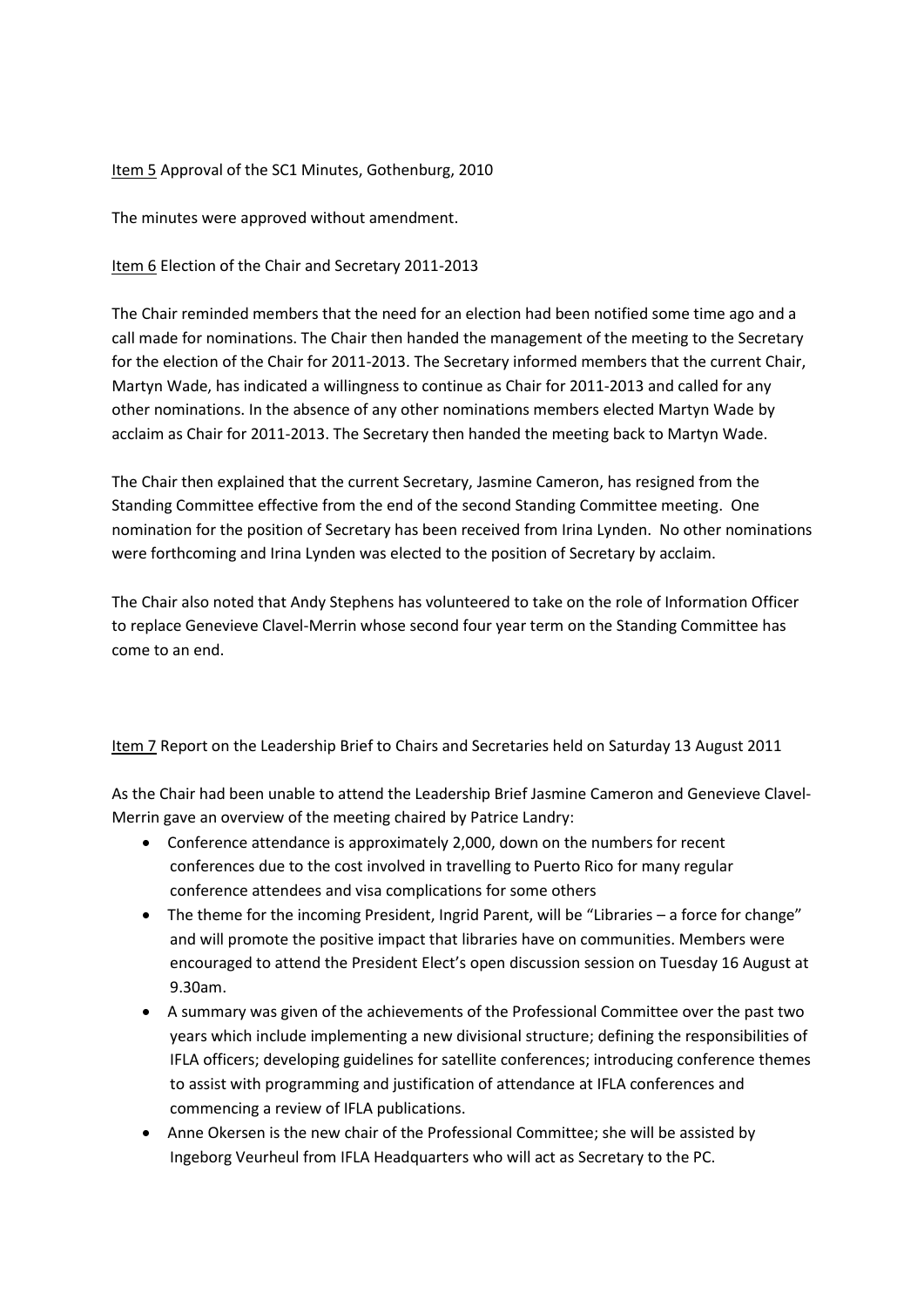• The Governing Board has developed five initiatives which will guide strategic planning and activities in the coming year: a digital content program; international development; advocacy; cultural heritage/disaster programs and multi-lingual programs. The digital content program will be highly relevant to the National Libraries Section. It has been proposed that working groups be established to progress work in key areas including advocacy with WIPO on open access policies; an IFLA statement on legal deposit and an IFLA statement on orphan works. The Chair encouraged members to consider how they might participate in or contribute to the proposed working groups once more information is available.

## Item 8 Update on the National Libraries Section's joint conference sessions

The Chair reminded members that this year the National Libraries Section is collaborating on two conference sessions. The first is with the Literacy and Reading Section to present a session called *Beyond the United Nations Decade of Literacy: What Libraries Can Do*. This session is on Monday 15 August in Room 208 from 4.00pm-6.00pm. The session will open with a keynote address by Janis Karklins, Assistant UNESCO Director General for Communication and Information. Following the keynote audience members will rotate to three different 15 minute table top presentations.

The second session is a joint session with the Bibliography, Information Technology and Knowledge Management sections and ICADS (IFLA-CDNL Alliance for Digital Strategies program). The topic is *E-legal deposit: from legislation to implementation; from ingest to access.* It is in two parts, separated by a fifteen minute break, on Thursday 18 August from 8.30am-10.30am and 10.45am-12.45pm in Grand Salon A. Kai Ekholm, Director and Chief Librarian, National Library of Finland, will be the keynote speaker.

Item 9 Update on the National Organisations and International Relations Special Interest Group

 The Chair invited Kelly Moore, convenor of the NOIR SIG to give members an update on the activities of the SIG over the past year. The main achievement during the past year was the completion of a survey of the international activities of national library associations conducted by Peter Lor and colleagues at the University of Wisconsin-Milwaukee. The NOIR SIG is seeking greater participation from those interested in the objectives of the SIG and members were encouraged to attend the NOIR SIG session on Wednesday 17 August in Room 104 from 11.30am-1.45pm.

Item 10 Report on the proposed National Information and Library Policies Special Interest Group

The Chair invited Mr Woo, Chief Executive of the National Library of Korea, to speak to members about the objectives of the proposed new National Information and Library Policies Special Interest Group. Mr Woo noted that the idea for a SIG that would provide a forum for the exchange of information and ideas about national library policies had arisen in discussions last